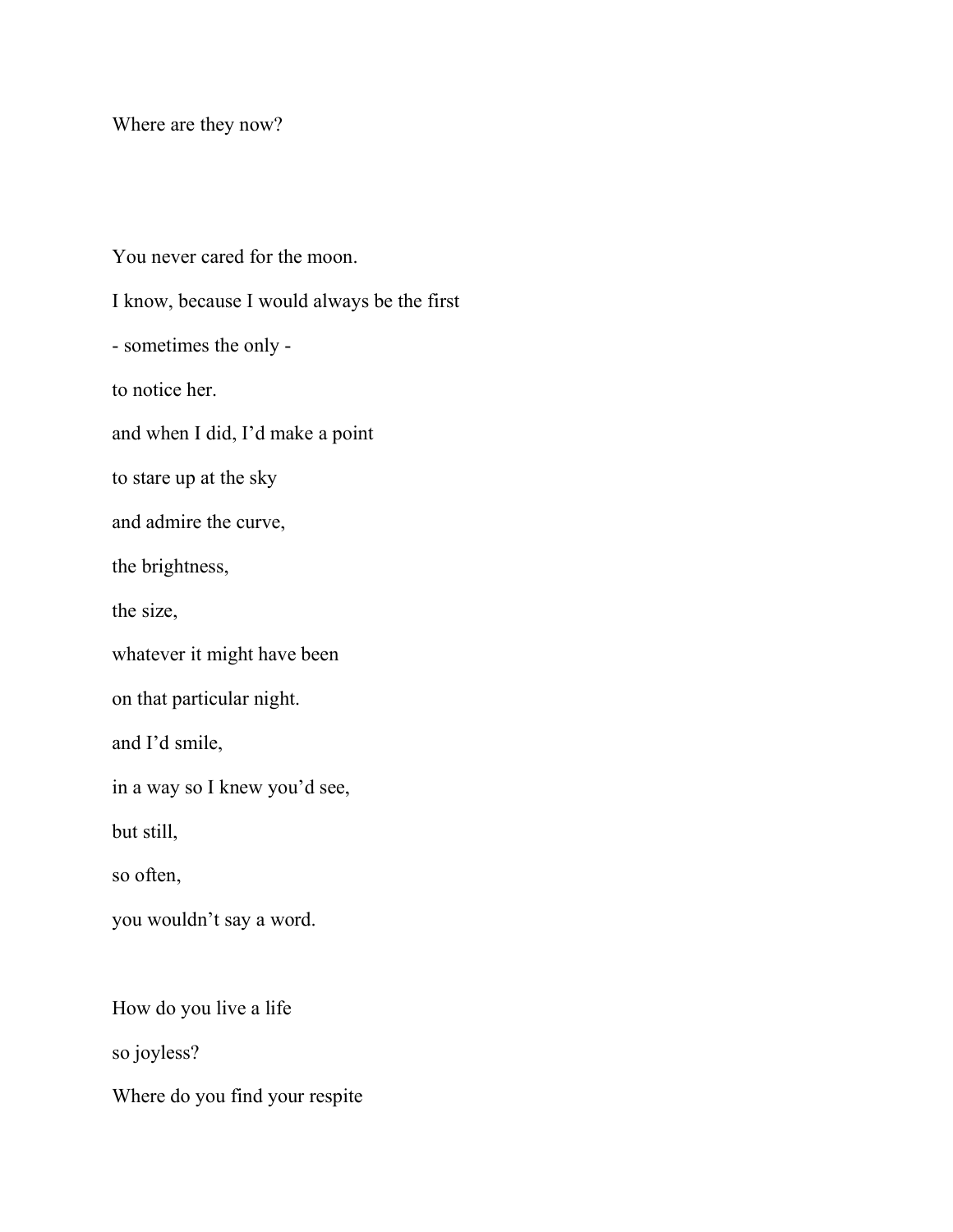in a world you're convinced

is out to hurt you?

You haven't convinced me, love.

You never convinced me.

And why, so often,

does it sound

like you're trying to convince yourself?

you are so afraid of

looking inward,

of finding a man

different than the one

you claim to be.

And you would find him,

love.

At times, it seems

I am disposed

to be afraid.

But still, I've fought it

every moment I live,